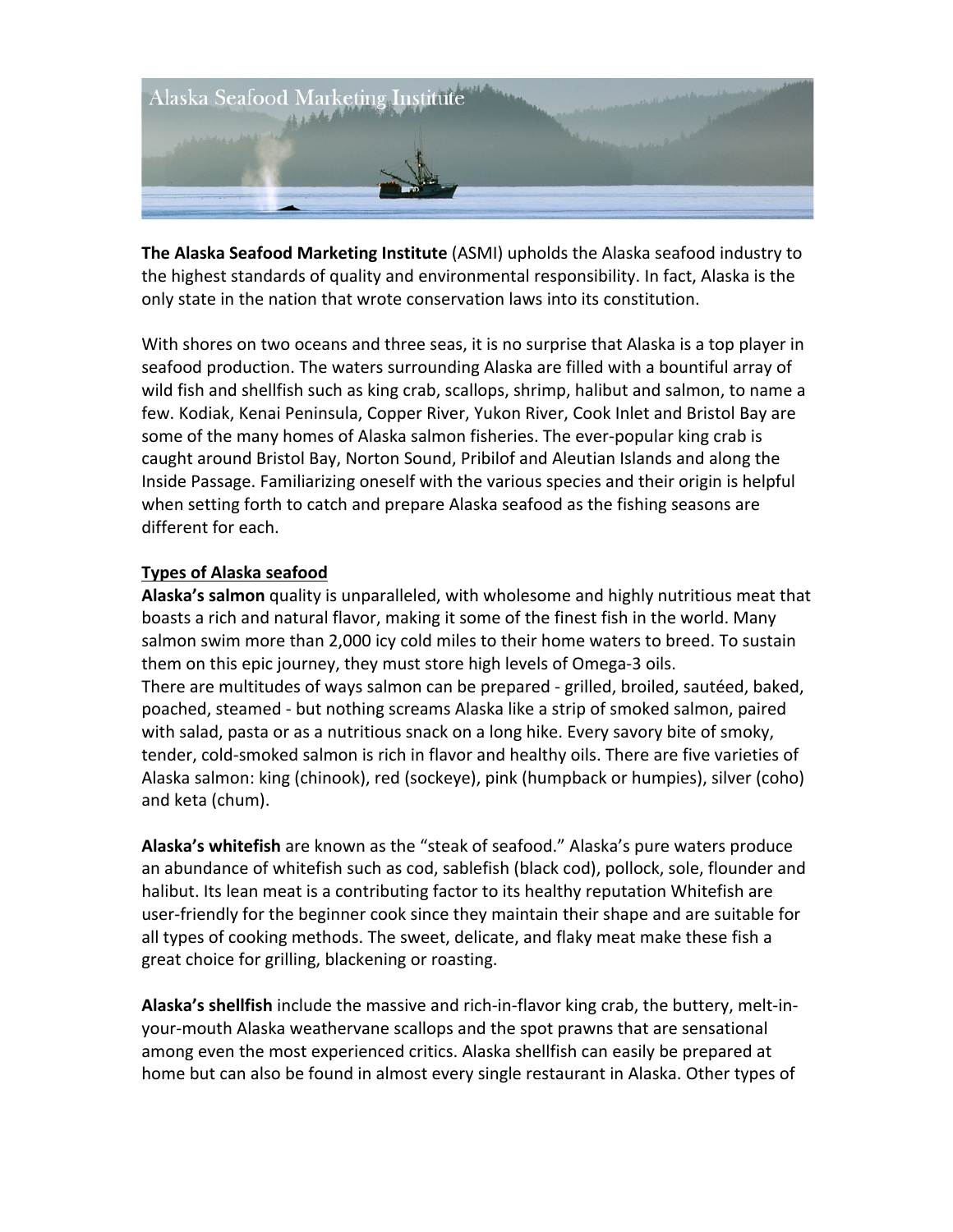shellfish that can be caught in Alaska are snow and Dungeness crab, pink shrimp, oysters and scallops.

# **Alaska Seafood Suppliers**

There is an abundance of seafood providers in the state of Alaska. Whether you're a resident or visiting, many providers offer shipping solutions so you can enjoy the taste of Alaska wherever it is you call home. For a directory of Alaska seafood suppliers, visit http://www.alaskaseafood.org/industry/suppliers/. 

# **Seafood Recipes**

Visit the link below to find recipes for all types of Alaskan seafood. Here you will find the steps to deliciousrecipes including batters, dips, and sauces. http://wildalaskaflavor.com/recipe-search.php

### *Did You Know***:**

- King salmon (chinook) is the Alaska state fish.
- Alaska has 34,000 miles of coastline and more than three million lakes.
- More than 50 percent of U.S. wild seafood is caught in Alaska.
- The average commercial salmon fishing boat is 37-feet long.
- Alaska's waters are home to five species of salmon, the most prevalent is the pink salmon, with around 20 million fish harvested annually.
- In 1985, Les Anderson caught the largest sport-caught king salmon at a massive 97 pounds on the Kenai River.
- In 1949, out of a fish trap near Petersburg, the largest king salmon ever caught weighed 126 pounds.
- Salmon can swim up to 2,200 miles to reach breeding grounds or home streams.
- Salmon get their orange-red colors from eating wild krill, plankton and other small organisms.
- One half-pound fillet of silver (coho) salmon has 289 calories, 42.8 grams of protein, 11.7 grams of fat, 2.4 grams of saturated fat and 91 milligrams of sodium.
- Alaska's seafood industry is the state's largest private sector employer.

Alaska seafood can be caught as well as purchased. Many festivals feature Alaska seafood. Below is a list of some of the festivals that take place around the state:

### **Alaska Seafood Events & Festivals**

Copper River Wild Salmon Festival Golden North Salmon Derby Homer Jackpot Halibut Derby Juneau Maritime Festival Kodiak Crab Festival **OysterFest** Sitka Seafood Festival